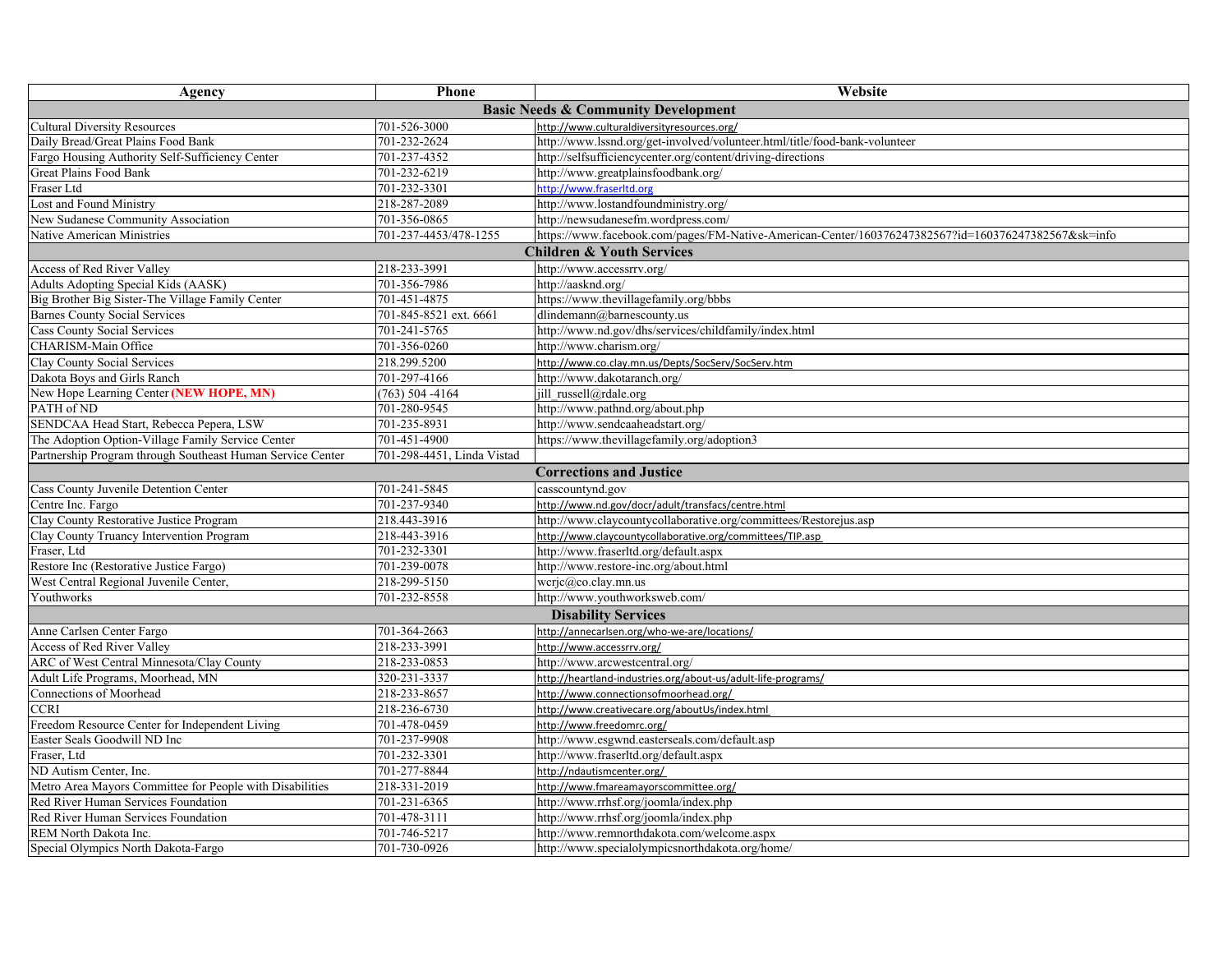| The Arc of Cass County                                     | 701-293-8191           | http://www.arccassnd.com/                                                                            |  |  |
|------------------------------------------------------------|------------------------|------------------------------------------------------------------------------------------------------|--|--|
| <b>Family Services</b>                                     |                        |                                                                                                      |  |  |
| Clay County Social Services                                | 218-299-5200           | http://www.co.clay.mn.us/Depts/SocServ/SocServ.htm                                                   |  |  |
| Fargo Vet Center                                           | 701-237-0942           | http://www1.va.gov/directory/guide/facility.asp?ID=5132                                              |  |  |
| <b>Community Action Partnerships</b>                       | 701-232-2452           | http://www.capnd.org/welcome.html                                                                    |  |  |
| Dakota Bovs and Girls Ranch                                | 701-237-3123           | http://www.dakotaranch.org/contact/                                                                  |  |  |
| Lake Agassiz Habitat for Humanity ReStore                  | 218-284-5253           | http://www.lakeagassizhabitat.org/                                                                   |  |  |
| Lakeland Mental Health Service Center-Moorhead             | 218-233-7524           | www.lmhc.org                                                                                         |  |  |
| Lakes & Prairies Community Action Partnership, Inc.        | 218-299-7000           | http://www.lakesandprairies.net/index.html                                                           |  |  |
| Lutheran Social Services                                   | 218-236-1494/284-0881  | http://www.lssnd.org/                                                                                |  |  |
| Native American Center                                     | 701-365-0832           | http://www.culturaldiversityresources.org/native-american-center-project.html                        |  |  |
| <b>Operation Military Kids</b>                             | 218-846-7328           | http://www.claycountycollaborative.org/news/OMK%20Newsletter%20May%2007.pdf                          |  |  |
| <b>Planned Parenthood</b>                                  | 218-236-7145           | http://www.plannedparenthood.org/                                                                    |  |  |
| Native American Center                                     | 701-478-1255           | http://www.culturaldiversityresources.org/native-american-center-project.html                        |  |  |
| Rape and Abuse Crisis Center                               | 701-293-7273           | https://www.raccfm.com/                                                                              |  |  |
| The Village Family Service Center                          | 701-451-4900           | https://www.thevillagefamily.org/home                                                                |  |  |
| Todd County Social Services (LONG PRAIRIE, MN)             | 320-732-4500           | jackie.och@co.todd.mn.us                                                                             |  |  |
| United Way of Cass-Clay                                    | 701-237-5050           | http://www.uwcc.net/                                                                                 |  |  |
|                                                            |                        | <b>Health Care</b>                                                                                   |  |  |
| Alzheimer's Association-Fargo                              | 701-277-9757           | http://www.alz.org/mnnd/in my community 13660.asp                                                    |  |  |
| American Cancer Society                                    | 701-433-7580           | http://www.cancer.org/involved/volunteer/index                                                       |  |  |
| <b>Essentia Health Volunteer Services</b>                  | 710-364-8898           | http://essentiahealth.org/main/home.aspx                                                             |  |  |
| Essentia Health Volunteer Services and Regional Foundation | 701-364-8389           | http://www.essentiahealth.org/Fargo/FindaClinic/Essentia-HealthFargo-87.aspx                         |  |  |
| Family HealthCare Center                                   | 701-271-3344           | http://www.famhealthcare.org/index.html                                                              |  |  |
| Family HealthCare Center-New Americans                     | 701-271-3344           | http://famhealthcarefargo.org/mission-2/new-american-health/                                         |  |  |
| Lake Region HEALTHCARE, (FERGUS FALLS, MN)                 | 218.736.8003           | Imdenbrook@Irhc.org                                                                                  |  |  |
| Fargo Cass Public Health                                   | 701-241-1360           | http://www.cityoffargo.com/Residential/CityServices/Healthservices/                                  |  |  |
| Migrant Health Service, Inc.                               | 218-236-6502           | http://www.migranthealthservice.org/                                                                 |  |  |
| Planned Parenhood                                          | 701-864-2619 Ext. 5828 | jguffey@ppmns.org                                                                                    |  |  |
| Sanford                                                    | 701-234-2000           | http://www.sanfordhealth.org/                                                                        |  |  |
|                                                            |                        | <b>Housing &amp; Homelessness</b>                                                                    |  |  |
| <b>Cass County Housing Authority</b>                       | 701-282-3443           | http://www.casscountyhousing.org/                                                                    |  |  |
| Centre Inc. Fargo                                          | 701-237-9340           | http://www.nd.gov/docr/adult/transfacs/centre.html                                                   |  |  |
| Churches United for the Homeless-Moorhead MN               | 218-236-0372           | http://www.churches-united.org/                                                                      |  |  |
| Dorothy Day House                                          | 218-233-5763           | http://www.fmddh.org/dorothy-day-west-services/                                                      |  |  |
| <b>Emergency Food Pantry</b>                               | 701-237-9337           | http://www.emergencyfoodpantry.com/                                                                  |  |  |
| Family HealthCare Center                                   | 701-271-3344           | http://www.famhealthcare.org/index.html                                                              |  |  |
| Fargo Transitional Housing                                 | 701-282-6561           | http://www.transitionalhousing.org/ci/nd-fargo                                                       |  |  |
| <b>Fargo Transitional Housing</b>                          | 701-237-9340           | http://www.transitionalhousing.org/ci/nd-fargo                                                       |  |  |
| Fargo Transitional Housing                                 | 701-298-4500x          | http://www.transitionalhousing.org/ci/nd-fargo                                                       |  |  |
| Fargo Transitional Housing-YWCA                            | 701-232-6624           | http://www.transitionalhousing.org/ci/nd-fargo                                                       |  |  |
| Fargo Housing & Redevelopment Authority                    | 701-293-6262           | http://selfsufficiencycenter.org/content/about-fss-program                                           |  |  |
| FM Coalition for Homeless Persons                          | 701-963-7171           | http://www.fmhomeless.org/                                                                           |  |  |
| FM Dorothy Day House                                       | 218-233-5763           | http://www.fmddh.org/                                                                                |  |  |
| Gladys Ray Shelter                                         | 701-364-0116           | http://www.ci.fargo.nd.us/CityInfo/Departments/PlanningandDevelopment/Homelessness/GladysRayShelter/ |  |  |
| Moorhead Transitional Housing                              | 218-299-7314           | http://www.transitionalhousing.org/ci/mn-moorhead                                                    |  |  |
| Homeless Health Service                                    | 701-298-9245           | http://famhealthcarefargo.org/mission-2/homeless-health/                                             |  |  |
| New Life Center                                            | 701-235-4453           | http://www.fargonlc.org/index.html                                                                   |  |  |
| Migrant Health Service, Inc.                               | 218-236-6502           | http://www.migranthealthservice.org/                                                                 |  |  |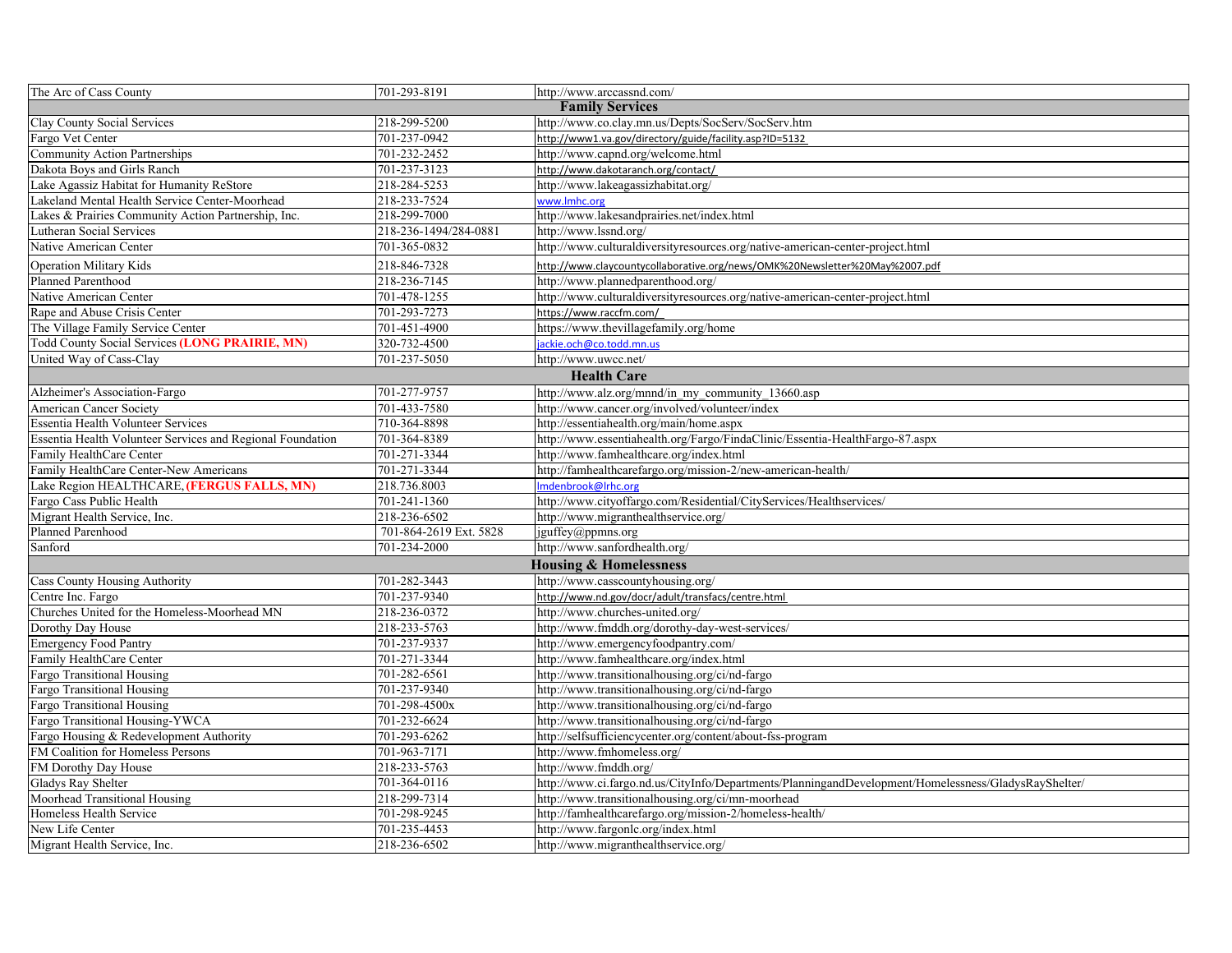| Northlands Rescue Mission                                       | 701-772-6609          | http://www.nrmission.com/                                                                    |  |  |  |
|-----------------------------------------------------------------|-----------------------|----------------------------------------------------------------------------------------------|--|--|--|
| Presentation Partners in Housing                                | 701-235-6861          | http://www.impactgiveback.org/nonprofit_profile?id=a0EF000000AfWQ9MAN                        |  |  |  |
| <b>Stepping Stones Resource Center</b>                          | 701-356-8585          | http://www.fraserltd.org/transitionalyouthservices                                           |  |  |  |
| <b>YWCA Emergency Shelter</b>                                   | 701-232-3449          | http://www.ywcacassclay.org/programs/shelter.html                                            |  |  |  |
|                                                                 |                       | <b>Independent Living Programs</b>                                                           |  |  |  |
| Connections                                                     | 218-233-8657          | http://www.connectionsofmoorhead.org/                                                        |  |  |  |
| Creative Care for Reaching Independence                         | 218-236-6730          | http://www.creativecare.org/                                                                 |  |  |  |
| Fraser, Ltd                                                     | 701-232-3301          | http://www.fraserltd.org/default.aspx                                                        |  |  |  |
| Freedom Resource Center for Independent Living                  | 701-478-0459          | http://www.freedomrc.org/                                                                    |  |  |  |
| Friendship Inc                                                  | 701-235-8217          | http://www.friendship-inc.com/                                                               |  |  |  |
| Midwest Community Residential Services, Inc.                    | 218-287-5422          | http://www.midwesths.com/                                                                    |  |  |  |
| LSS of MN                                                       | 218-233-9759- ext 1   | diane.osland@Issmn.org                                                                       |  |  |  |
| Red River Human Services Foundation                             | 701-235-0971          | http://www.rrhsf.org/joomla/index.php                                                        |  |  |  |
| REM North Dakota Inc.                                           | 701-746-5217          | http://www.remnorthdakota.com/welcome.aspx                                                   |  |  |  |
| FirstLink                                                       | 701-293-6462          | http://www.myfirstlink.org/internship.shtml                                                  |  |  |  |
| Valley Senior Services                                          | 701-293-1440          | http://valleyseniorservices.org/                                                             |  |  |  |
| RSVP+ Dakota-Southern Valley (Fargo)                            | 701-231-9751          | http://www.rsvpnorthdakota.org/southernvalley.html                                           |  |  |  |
| <b>Mental Health Services</b>                                   |                       |                                                                                              |  |  |  |
| Catholic Charities North Dakota                                 | 701-235-4457          | http://catholiccharitiesnd.org/                                                              |  |  |  |
| Centre Inc-Fargo                                                | 701-237-9340          | http://www.centreinc.org/Fargo.aspx                                                          |  |  |  |
| Dakota Boys and Girls Ranch, Fargo                              | 701-476-3066          | http://www.dakotaranch.org/contact/                                                          |  |  |  |
| FirstLink                                                       | 701-293-6462          | http://www.myfirstlink.org/internship.shtml                                                  |  |  |  |
| <b>Heartland Industries</b>                                     | 320-231-3337          | http://www.heartland-industries.org/                                                         |  |  |  |
| HR Lakeland Human Service Center --Fergus Falls                 | 218-736-6987          | http://www.lmhc.org                                                                          |  |  |  |
| Lakeland Mental Health Service Center-Moorhead                  | 218-233-7524          | http://www.lmhc.org                                                                          |  |  |  |
| Luther Hall                                                     | 701-232-8905/297-6171 | http://www.lssnd.org/children-families/luther hall/facilities.html                           |  |  |  |
| Meridian Services (HOPKINS, MN)                                 | 952-767-4048          | ajung@meridiansys.com                                                                        |  |  |  |
| New American Services: Lutheran Social Services of North Dakota | 701-235-7341/271-1604 | http://www.lssnd.org/community-outreach/new-americans/                                       |  |  |  |
| Northern Pines Mental Health Center                             | 320-632-6647 ext. 120 | http://www.npmh.org/postings/intern.html, Ask for Hannah                                     |  |  |  |
| Prairie St. John's                                              | 701-476-7216          | http://www.prairie-stjohns.com/                                                              |  |  |  |
| Richland CSS/Wahpeton                                           | 701-642-7751          | http://www.nd.gov/dhs/locations/countysocialserv/39.html                                     |  |  |  |
| Solutions                                                       | 218-287-4338          | http://www.solutionsinpractice.org/                                                          |  |  |  |
| Southeast Human Service Center                                  | 701-298-4500          | http://www.nd.gov/dhs/locations/regionalhsc/southeast/                                       |  |  |  |
| The Village-First Step Recovery                                 | 701-293-3384          | https://www.thevillagefamily.org/home                                                        |  |  |  |
| <b>Trail County SS</b>                                          | 701-636-5220          | http://www.co.traill.nd.us/template.cfm?d=10                                                 |  |  |  |
| Youthworks                                                      | 701-232-8558          | http://www.youthworksweb.com/                                                                |  |  |  |
| <b>School Social Work</b>                                       |                       |                                                                                              |  |  |  |
| Fargo Public Schools Development Foundation                     | 701-446-1041          | http://www.fargo.k12.nd.us/education/dept/dept.php?sectiondetailid=5449&                     |  |  |  |
| Glyndon Elementary School                                       | $(701) - 866 - 5617$  | mmahar@dgf.k12.mn.us                                                                         |  |  |  |
| Moorhead High Schools                                           | 218-284-2300          | https://www.moorheadschools.org/Schools/Alternative-Schools/Community-Education/default.aspx |  |  |  |
| St. Joseph's School                                             | 218-233-0553          | http://stjoesmhdschool.com/                                                                  |  |  |  |
| West Fargo Schools                                              | 701-356-2000          | http://www.west-fargo.k12.nd.us/                                                             |  |  |  |
| Woodrow Wilson - Adult Learning Center                          | 701-446-2807          | http://www.fargo.k12.nd.us/education/school/school.php?sectionid=156                         |  |  |  |
| <b>Senior Services</b>                                          |                       |                                                                                              |  |  |  |
| <b>Bethany Homes</b>                                            | 701-239-3000          | http://www.bethanynd.org/                                                                    |  |  |  |
| Bethany on 42nd                                                 | 701-478-8900          | http://www.bethanynd.org/                                                                    |  |  |  |
| Community Living Services, Inc.                                 | 701-232-3133          | http://www.communitylivingservices.org/                                                      |  |  |  |
| Community of Care                                               | 701-347-0032          | http://www.communityofcarend.com/                                                            |  |  |  |
| Eventide                                                        | 218-233-8022          | http://www.eventide.org/index.php                                                            |  |  |  |